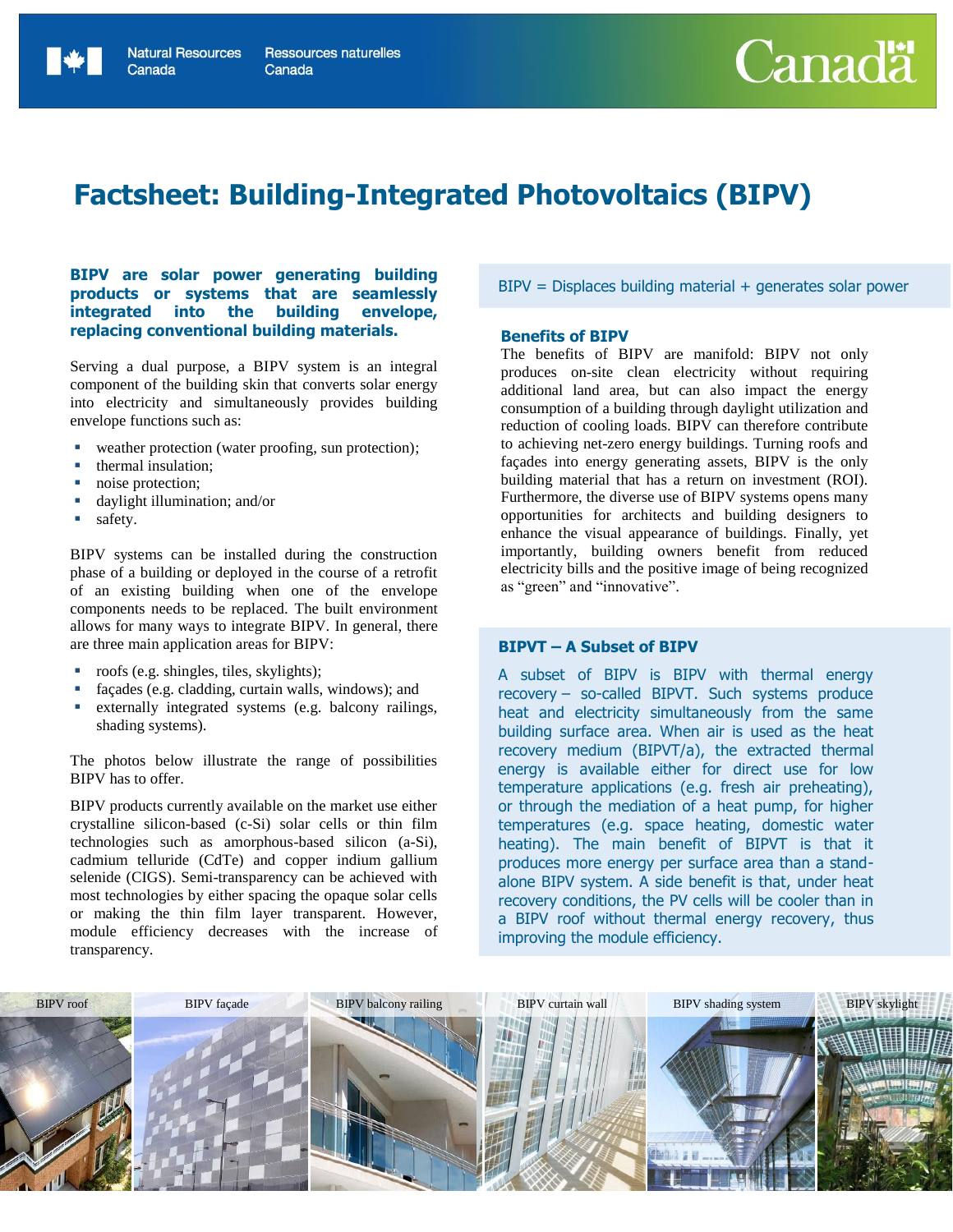# **BIPV in Canada**

A study conducted by Natural Resources Canada in 2006 revealed a huge market potential for BIPV in Canada, indicating that about 71.34 TWh could be generated by installing this emerging technology in residential and commercial/institutional buildings [1]. The construction trend towards highly-glazed multi-storey buildings in the past decade has further increased the area suitable for BIPV. In addition, technological advancements in regard to energy-efficient, flexible, coloured and transparent solar materials allow for wider applications of BIPV.

To date, more than 50 commercial, institutional as well as several smaller residential BIPV projects have been realized in Canada, providing new market opportunities for solar manufacturers and the building envelope industry. The photos below present some successful Canadian BIPV installations.

# What Can We Expect in the Future?

Presently, BIPV is still a niche market but in many countries, it has become an economically viable building envelope material due to falling prices for PV modules. As a result, BIPV is currently one of the fastest growing segments in the global solar PV industry [2]. The main drivers are rising climate change concerns which have resulted in increasingly stringent energy efficiency requirements for buildings, and subsequently in growing interest from architects, building designers and developers. Further technological improvements in regard to efficiency and flexibility as well as decreasing costs are expected.

In Canada, green building activity is expected to continue growing at a fast pace [3] and new Canadian labels and standards such as the recently established Canadian Home Builders' Association (CHBA) Net Zero Home Labelling Program and the Zero Carbon Building Standard of the Canada Green Building Council (CaGBC) will further encourage on-site renewable energy generation in buildings.

# **BIPV Activities at CanmetENERGY**

Natural Resources Canada's CanmetENERGY research centre in Varennes, QC, has been building awareness and establishing domestic capacity in the integration of PV into buildings as distributed energy generation resources since 2000.

# Setting the Foundation for BIPV in Canada

For over 15 years, CanmetENERGY has been involved in BIPV research, development and demonstration to remove technical barriers and promote the integration of PV in Canadian buildings.

Following a lengthy consultation process with industry associations and municipal, provincial and federal governments, the report "Photovoltaics for Buildings: Opportunities for Canada" (2001) set the vision for PV in Canadian buildings and provided recommendations to encourage the wider use and market acceptance of PV products for buildings in Canada [4].

In order to further promote the integration of PV in buildings to Canadian architects, Natural Resources Canada collaborated with the Royal Architectural Institute of Canada (RAIC), in 2003, by co-hosting a workshop on BIPV together with the University of British Columbia (UBC) School of Architecture. Derived from the workshop was a booklet that later served as material for a training course on BIPV provided by the RAIC to Canadian architects [5].

Since 2003, Natural Resources Canada has furthermore contributed to building awareness towards the potential of BIPV under Canadian climatic conditions and established a domestic capacity by funding several demonstration projects, for example, through the Technology Early Action Measures (TEAM) program.

In subsequent years, NRCan also contributed to promoting the integration of PV in buildings by supporting Canadian student engineers and architects who successfully competed in the U.S. Department of Energy Solar Decathlon. The collegiate contest challenges student teams to design and build full-size, solar-powered houses that blend design excellence and smart energy production with innovation, market potential, and energy and water efficiency. The aim was to help build a future Canadian workforce that is adapted to the demands of a technologydriven economy.

From 2008 to 2013, CanmetENERGY led a joint collaboration between 86 national experts from 19 countries of the International Energy Agency (IEA), under the framework of the IEA Solar Heating and Cooling (SHC) and Energy in Buildings and Communities (EBC) Technology Collaboration Programs. The objective of the joint SHC Task 40/EBC Annex 52 "Towards Net-Zero

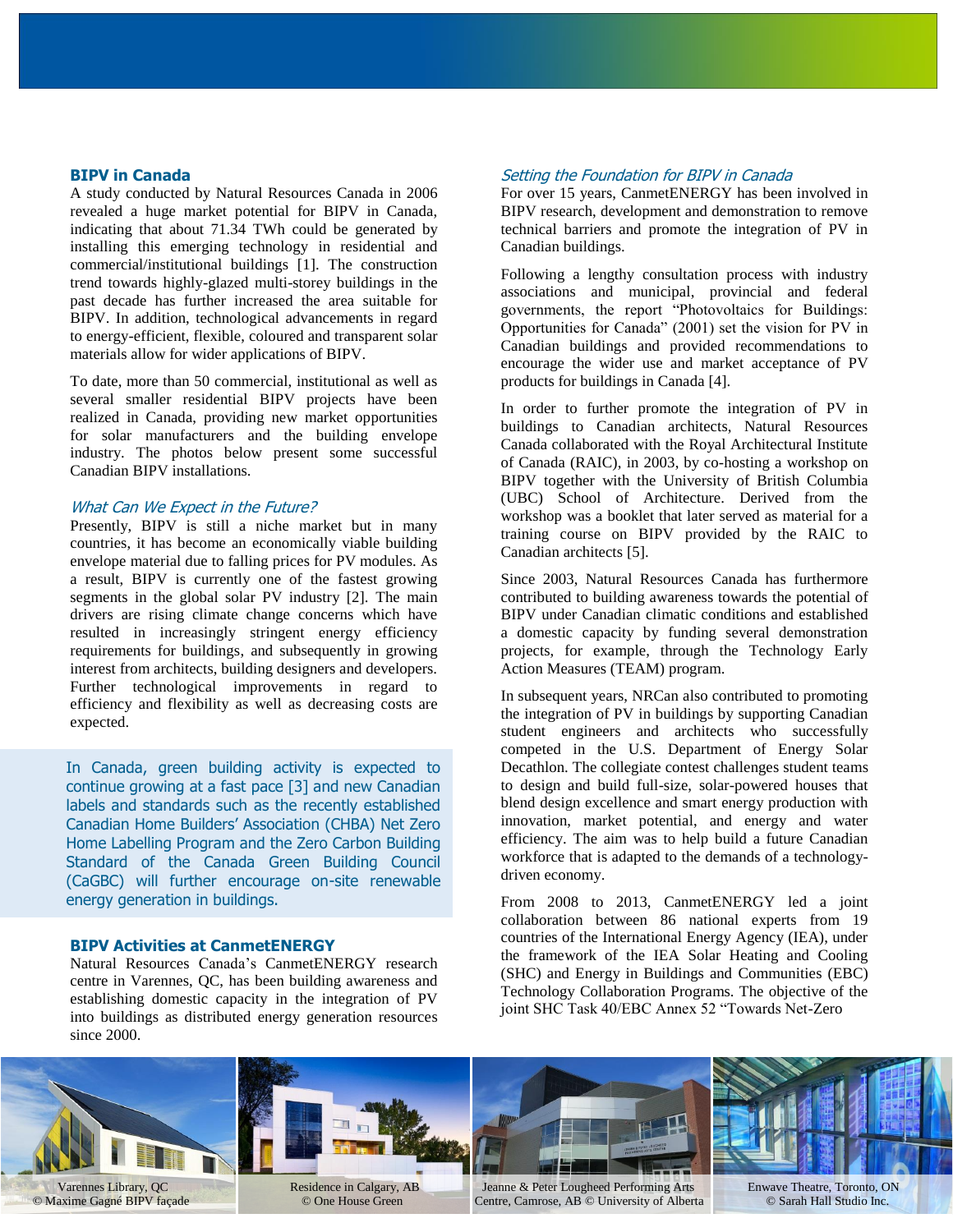Energy Solar Buildings" [6] was to develop a common understanding of net-zero buildings as well as tools, guidelines and innovative solutions including on-site renewable energy technologies such as BIPV. One of the highlights of this international collaboration is the publication of three books [7] [8] [9].

In 2013, CanmetENERGY completed the construction and commissioning of its outdoor testing facility, able to characterize the electrical and thermal performance of PV and BIPV products with thermal energy recovery using air as the heat recovery fluid (see figure 1). This testing facility contributed to building the Canadian government's capacity for product testing and standard development. It also led to a three-year international collaboration between CanmetENERGY and Kongju National University (KNU) in South Korea, from 2014 to 2017. In the context of this project, Canadian scientists developed a model to predict the thermal and electrical performance of a Korean-designed BIPVT collector prototype and performed testing to characterize the collector's performance and validate the model.



*Figure 1: BIPVT collector prototype designed by KNU on CanmetENERGY's PVT Testing Facility*

# Current BIPV R&D Activities (2016-2020)

Currently, CanmetENERGY is working on two R&D projects focusing on BIPV funded by NRCan's Office of Energy Research and Development (OERD):

- "Systems Solutions and Tools for Combined Building-Integrated Solar Electric and Thermal Technologies" (STBIST) funded through the Energy Innovation Program  $(EIP)^1$ ; and
- "High Performance Building Envelope Systems" funded through the Program of Energy Research and Development (PERD) $<sup>2</sup>$ .</sup>

These projects are addressing three key challenges of the BIPV industry by focusing on the following activities:

- Regulations: Support the development of building codes and product standards for BIPV;
- First-cost disadvantage: Demonstrate the added value and cost-benefit of BIPV; and
- Lack of integration: Disseminate how BIPV can be integrated into the building envelope.

# **Regulations**

BIPV products must conform separately to both PV and building product standards (e.g. fire codes, water tightness, wind resistance), which vary from one country to another. Scientists at CanmetENERGY are representing Canada as national experts in the International Energy Agency (IEA) Photovoltaic Power Systems (PVPS) program Task 15 "Enabling Framework for the Acceleration of BIPV" [10]. CanmetENERGY is particularly involved in subtask C, which focuses on regulatory issues and aims at establishing an international framework for BIPV standardization.

To further advance the development of international standards for BIPV, CanmetENERGY is also a member of the Project Team (PT) 63092. PT 63092 is a joint effort of the International Electrotechnical Commission's (IEC) Technical Committee (TC) 82 Working Group (WG)  $2^3$ and the International Organization for Standardization (ISO) TC  $160<sup>4</sup>$  to develop technical specifications for photovoltaic modules and systems used in building construction.

 $\overline{a}$ 

<sup>1</sup> Project number EIP-EU-BE-06 - P-002599.001

<sup>2</sup> Project number BE1-02 - P-002519.001

<sup>3</sup> IEC/TC 82 WG2 focuses on the development of international standards for non-concentrating terrestrial photovoltaic modules. 4 ISO/TC 160 focuses on the development of international

standards in the field of glass in buildings.